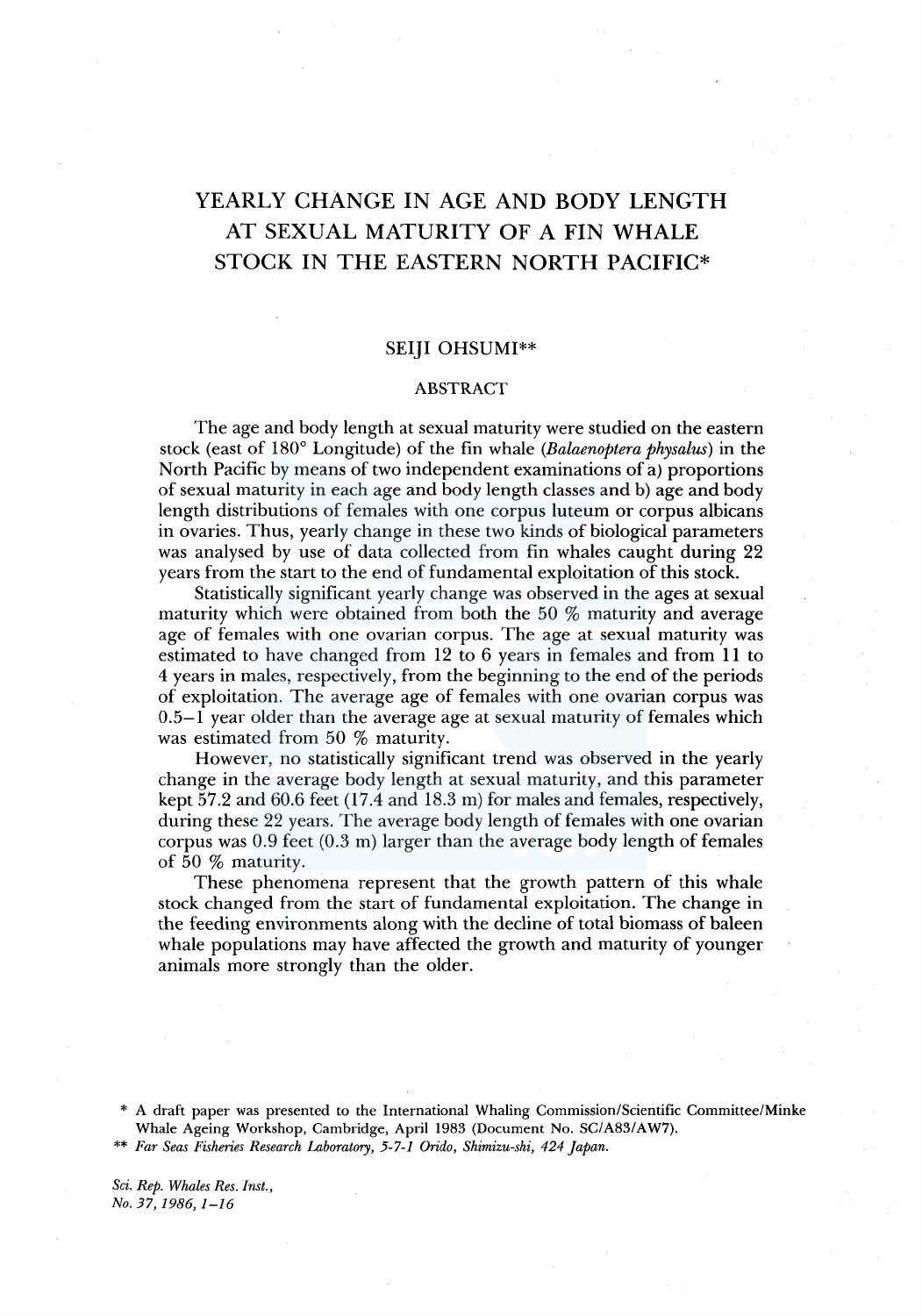## INTRODUCTION

The age at sexual maturity is recognized as an important biological parameter for the population assessment of whale stocks, and many papers have been reported on this matter, especially since the discovery of teeth (Nishiwaki and Yagi, 1953) and earplugs (Purves, 1955) as age characters for the cetacea in 1950s.

There are several methods to estimate the age at sexual maturity of whales such as: 1) proportion of sexual maturity at different ages, 2) relation between age and corpora numbers in both ovaries, 3) growth curve and body length at sexual maturity, 4) age distribution of females with one ovarian corpus and 5) age at transition phase in earplug. Among them the study of transition phase by Lockyer ( 1972) provided a new field of studies on the age at sexual maturity.

Possibility of the decline in age at sexual maturity of whale stocks was first suggested by Laws (1962) without direct evidence on the Southern Hemisphere fin whale, and Utrecht-Cook (1966) indicated this kind of phenomenon on the same fin whale stock by use of baleen plates which are recognized not to be so good age character. Lockyer (1972) proved this phenomenon directly on fin whales from the Southern Hemisphere based on the age at transition phase in earplugs. Her paper stimulated whale biologists strongly, and this method has become main tool to study the yearly change in the age at sexual maturity of whale stocks since then. Lockyer (1974) reported the lowered age at sexual maturity in more recent year classes on the Southern Hemisphere sei whale by use of transition phase in earplugs. Masaki ( 1979), Best ( 1982) and Kato (1983) all reported the same phenomenon by use of the transition phase of earplugs of the Southern Hemisphere minke whale. However, Cooke and de la Mare (1983) criticized these reports, and they claimed the apparent decline in the age at sexual maturity might be an artifact of the data. They also threw a question on the use of transition phase for studies of the age at sexual maturity of whales.

On the other side, trials to apply other methods than transition phase as indicators of sexual maturity have been continuing (Kato, 1983, Masaki, 1976; 1979, Lockyer, 1983) on the Southern Hemisphere minke, sei and fin whales. This paper aims to find an evidence of yearly change in the age at sexual maturity in the whale without use of the transition phase which has been in large discussion. As such a whale stock, a fin whale stock in the North Pacific was picked up to solve the question.

Fin whales which are distributed in the eastern North Pacific (waters east of 180° Longitude) have been recognized by the International Whaling Commission (IWC) as a stock based on the papers such as Fujino (1960) and Omura and Ohsumi (1964) by means of some methods including blood typing and whale marking. This whale stock began to be exploited along the coasts of California, British Columbia and Alaska from the beginning of this century,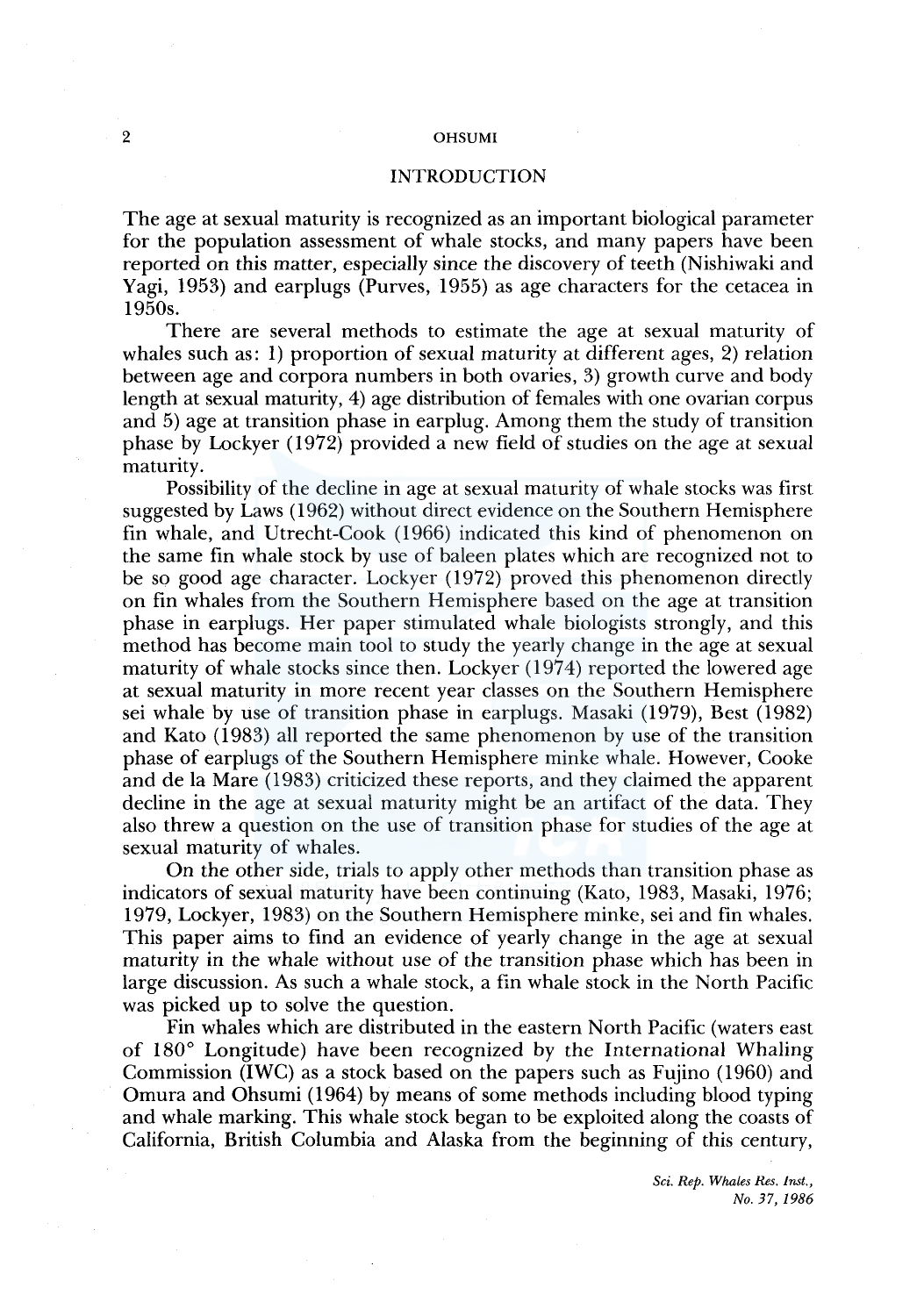#### CHANGE IN SEXUAL MATURITY OF A FIN WHALE STOCK 3

but the fundamental exploitation started by pelagic whaling in the waters of the Bering Sea and around Aleutian Is. in 1954 (Japan Whaling Association, 1955). Since then, this fin whale stock continued to be exploited by Canada, Japan, USA and USSR whalers till 1975 when the IWC decided to stop the exploitation. According to Chapman (1976), this stock decreased to 38% of the initial population level by that year. Therefore, this whale stock will be useful for examination of change in population parameters accompanying with the change in population level, because the population level of this stock was estimated to change gradually and largely during relatively long time. In addition to this feature, detailed biological data were collected on each whale caught by Japanese pelagic whaling from the beginning to the end of the fundamental exploitation by the cooperation of many Japanese whale biologists, national inspectors and whaling workers. These data enable us to examine the yearly change in the biological parameters thoroughly.

I would like to express my sincere thanks to these people including technicians who prepared biological materials for this study. I am also indepted to Mr Hidehiro Kato of the Whales Research Institute for his kind review of my manuscript.

#### MATERIALS

All the materials used for this work were biological data on the fin whales caught in the waters east of 180° Longitude from 1954 to 1975. The following kinds of biological data were used in this study:

Position caught, 1954-1975

Whale species, 1954-1975

Sex, 1954-1975

Body length, 1954-1975 (excluding 1961)

Ovarian corpora numbers: 1954–1975

Weight of testis of each side, 1954-1975

Total age, 1957-1975 (lack of data in 1965)

The position of catch was recorded for each whale in degree and minute. The body length was measured from the tip of snout to the notch of flukes in unit of foot till 1959 and 0.1 m from 1960. Then, foot unit was used in this work converting 0.1 meter unit into foot unit. The females from which both ovaries were collected were used to identify an individual which had one corpus luteum or corpus albicans in total. The sexual maturity of a female was determined as an individual which had at least one corpus luteum or corpus albicans in the ovaries. The sexually immature female was determined as an individual which had neither corpus albicans nor corpus luteum in both ovaries. Other animals were excluded for determination of sexual maturity of females. The male sexual maturity was determined by means of weight of testis, and an individual which had a testis of 2.5 kg and over in any side of testis was regarded as sexually mature based on Ohsumi (1964). If testis of one side was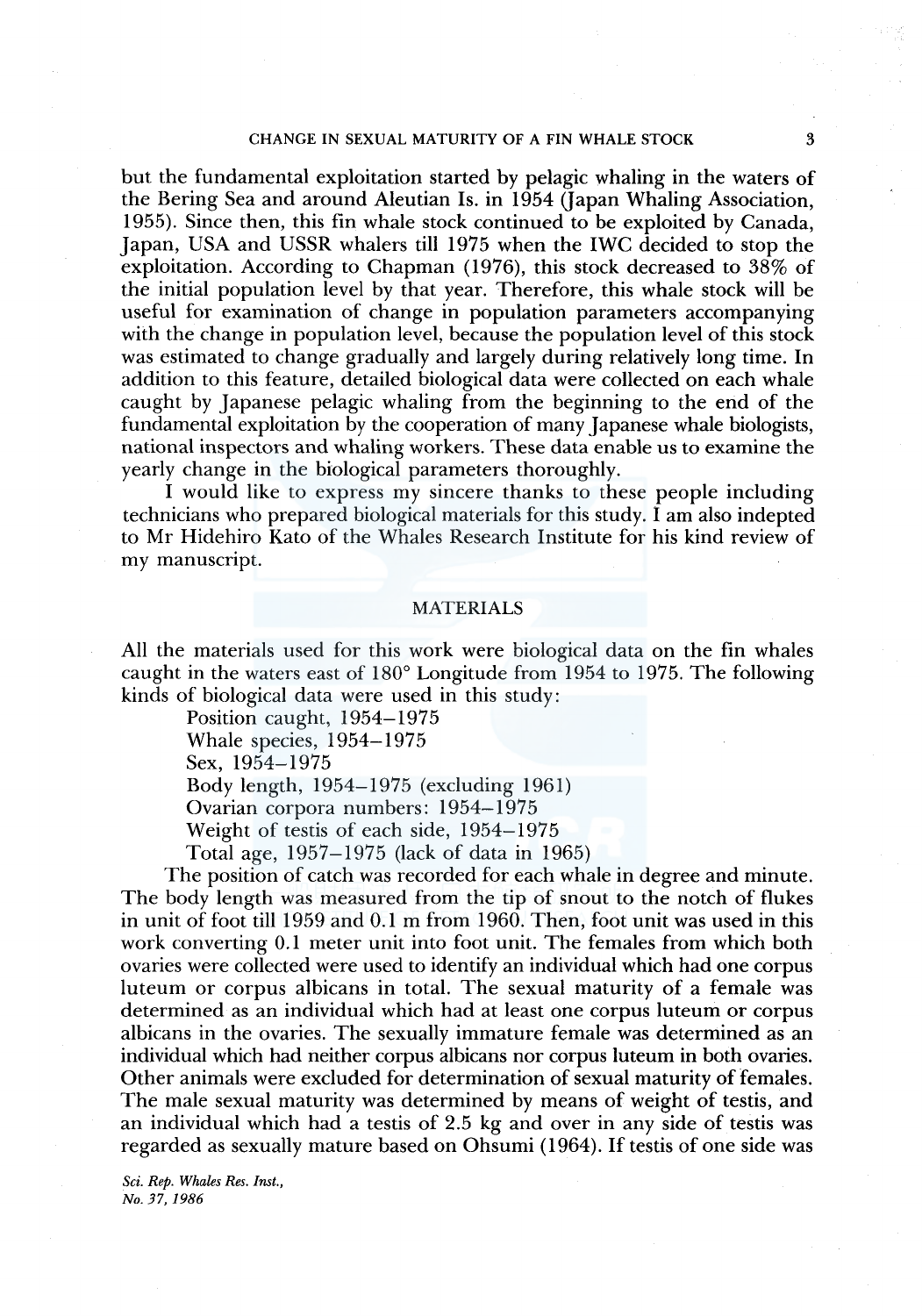## 4 OHS UM I

| Year    | Males    |        |       | Females  |        |       |
|---------|----------|--------|-------|----------|--------|-------|
|         | Immature | Mature | Total | Immature | Mature | Total |
| 1957-58 | 93       | 139    | 232   | 35       | 71     | 106   |
| 1959-60 | 219      | 257    | 476   | 298      | 271    | 569   |
| 1961-62 | 183      | 357    | 540   | 255      | 333    | 588   |
| 1963-64 | 109      | 236    | 345   | 130      | 227    | 357   |
| 1966-67 | 128      | 110    | 238   | 150      | 93     | 243   |
| 1968-70 | 46       | 128    | 174   | 74       | 94     | 168   |
| 1971-73 | 18       | 81     | 99    | 33       | 60     | 93    |
| 1974-75 | 10       | 69     | 79    | 20       | 42     | 62    |
| Total   | 806      | 1,377  | 2,183 | 995      | 1,191  | 2,186 |

# TABLE 1. NUMBER OF MATERIALS WHICH WERE USED FOR EXAMINATION OF AVERAGE AGE AT SEXUAL MATURITY OF THE FIN WHALE IN THE EASTERN NORTH PACIFIC

# TABLE 2. NUMBER OF MATERIALS WHICH WERE USED FOR EXAMINATION OF AVERAGE BODY LENGTH AT SEXUAL MATURITY OF THE FIN WHALE IN THE EASTERN NORTH PACIFIC

| Year    | Males    |        |       | Females  |        |       |
|---------|----------|--------|-------|----------|--------|-------|
|         | Immature | Mature | Total | Immature | Mature | Total |
| 1954    | 71       | 289    | 360   | 103      | 288    | 391   |
| 1955    | 122      | 506    | 628   | 168      | 407    | 575   |
| 1956    | 65       | 363    | 428   | 105      | 286    | 391   |
| 1957    | 83       | 511    | 594   | 130      | 385    | 515   |
| 1958    | 156      | 385    | 541   | 170      | 298    | 468   |
| 1959    | 114      | 254    | 368   | 157      | 229    | 386   |
| 1960    | 169      | 378    | 547   | 230      | 369    | 599   |
| 1962    | 110      | 501    | 611   | 114      | 401    | 515   |
| 1963    | 104      | 437    | 541   | 126      | 332    | 458   |
| 1964    | 92       | 417    | 509   | 120      | 315    | 435   |
| 1965    | 141      | 367    | 508   | 156      | 293    | 449   |
| 1966-67 | 215      | 354    | 569   | 289      | 329    | 618   |
| 1968-69 | 43       | 225    | 268   | 81       | 143    | 224   |
| 1970-71 | 69       | 254    | 323   | 101      | 180    | 281   |
| 1972-73 | 18       | 81     | 99    | 28       | 57     | 85    |
| 1974-75 | 21       | 93     | 114   | 34       | 65     | 99    |
| Total   | 1,593    | 5,415  | 7,008 | 2,112    | 4,377  | 6,489 |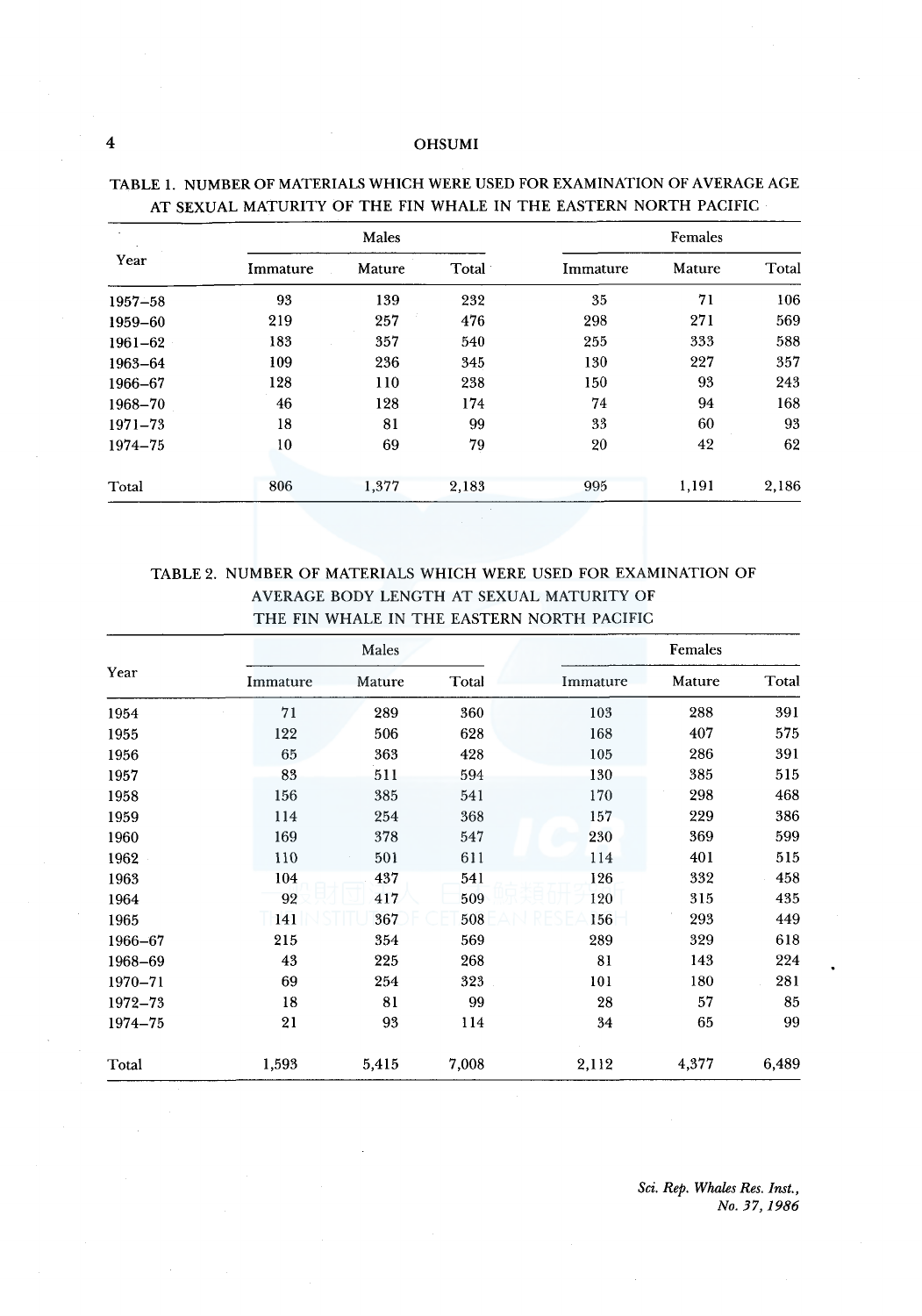## CHANGE IN SEXUAL MATURITY OF A FIN WHALE STOCK 5

not collected and obtained was less than 2.5 kg in weight, such an individual was excluded from the data for determination of sexual maturity of males. The total age was represented as the total numbers of growth layers in earplug which was read by naked eyes or binocular dissecting microscope after the preparation of the material. The individual of which neonatal line or germinal layer was lost from an earplug was not used in this study. The growth layers in earplug of the fin whale are clearest and easiest to read among all baleen whales.

Tables 1 and 2 show the number of materials used in this study by sex, by maturity and by year.

#### RESULTS

#### *Proportion of sexually mature whales at each age*

Age distribution of sexually immature and mature whales were tabulated on each sex and in each year, and proportions of sexually mature whales at different ages were calculated and plotted in Figs 1 and 2. A curve of change in the proportion was drawn by eye on each graph. Then, the average age at sexual maturity was determined as the age at which 50 % of individuals were sexually mature.

In the early period of exploitation till 1958, sexual maturity started from about 7 years of age and finished by about 16 years of age in the case of males, although the feature in the earliest period was unknown because of no collection of earplugs till 1956. Accompanying with the development of exploitation of this whale stock, the starting age decreased gradually, and it became to be about 2-3 years in the latest period of 1974-75. However, the finishing age of sexual maturity remained almost the same till the middle period of exploitation of 1968-70, and then it became suddenly younger to about 9 years of age in the latest period of 1974-75. The average age at sexual maturity represented as the age of 50 % of sexual maturity gradually decreased from 12.4 to 4.3 years during the periods.

Similar patterns were observed for females. The sexual maturity started from about 9 years of age and finished by about 15 years of age in the early period of exploitation of 1957-58. The starting age of sexual maturity gradually decreased since then, and it became to be about 3 years of age in the latest period of 1974-75. On the other hand, the finishing age remained at almost the same age till the middle period of exploitation of 1968-70, and then it decreased rapidly. It became to be about 12 years of age at the latest period of 1971–75. The average age of females at sexual maturity decreased gradually from 11.2 years in 1957-58 to 5.8 years in 1974-75.

Fig. 3A illustrates yearly change in the average age at sexual maturity in both sexes. The trend in decrease of the age at sexual maturity is clear in both sexes, and there is a trend that they have changed parallelly in each other sex with the difference of about 1.5 years of age. Thus, the figure of males in 1957-58 should be larger than the actual figure. In the case of females the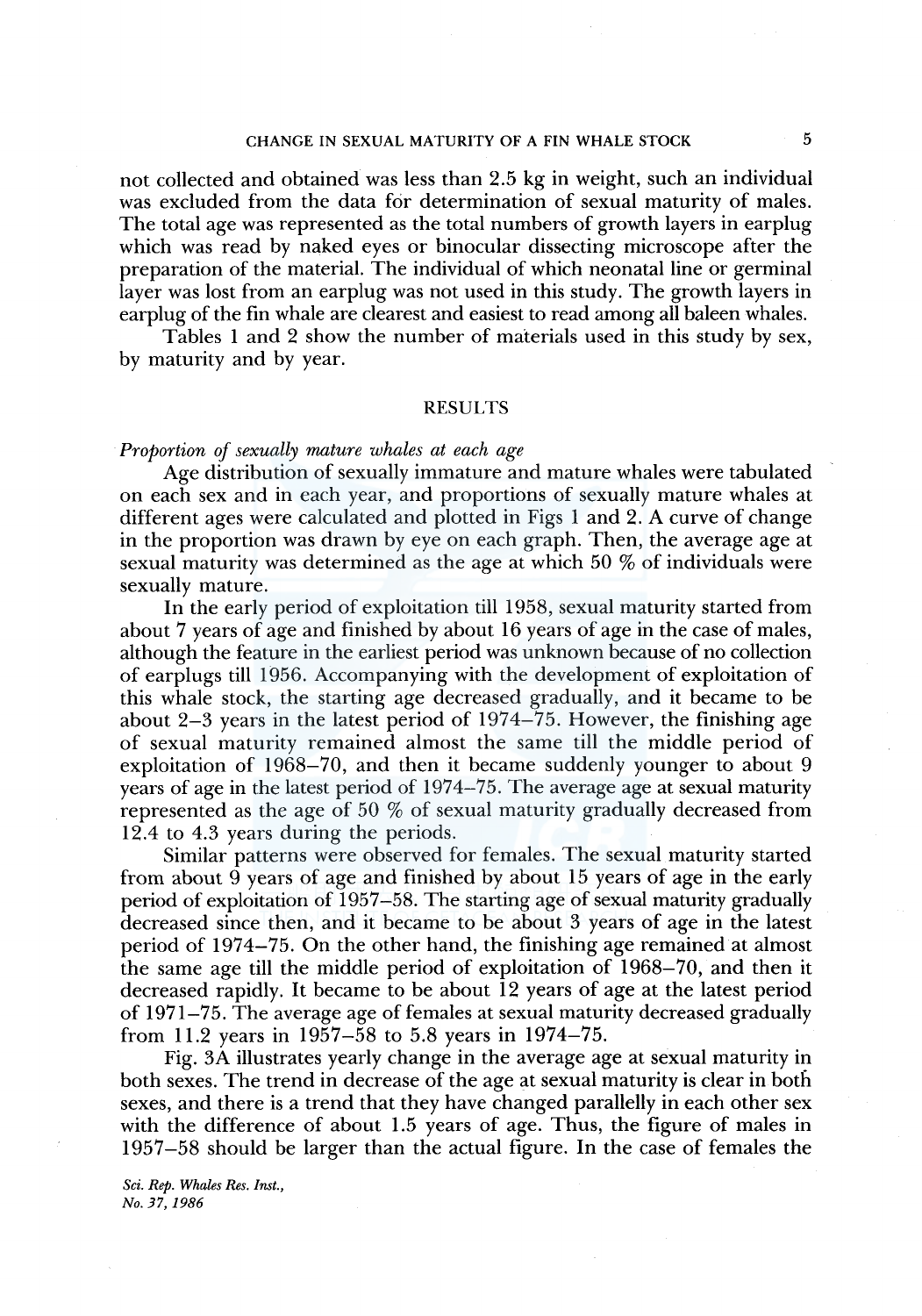

Fig. l. Average age at sexual maturity of the male fin whale in the eastern North Pacific in each year.

age was about 11 years in 1957-58, and it became to be about 6 years in the period of 1974-75. In males it was about 10 years in 1957-58, and it became to be 4 years in 1974-75. The trend in decline of the average age at sexual maturity was detected statistically with 1 % of risk of error for both sexes. Although there are no data at the start of fundamental exploitation in 1954, the average age at sexual maturity in the period can be estimated to be about 11 and 12 years for males and females, respectively, from a backward extraporation of the line of trend in Fig. 3A.

## *Age distributions of females with one ovarian corpus*

As the sexual maturity of the female is determined as the onset of ovulation, a cetacean female which has one corpus luteum or corpus albicans in ovaries can be regarded as a pubertal or just matured individual. Thus, age distribution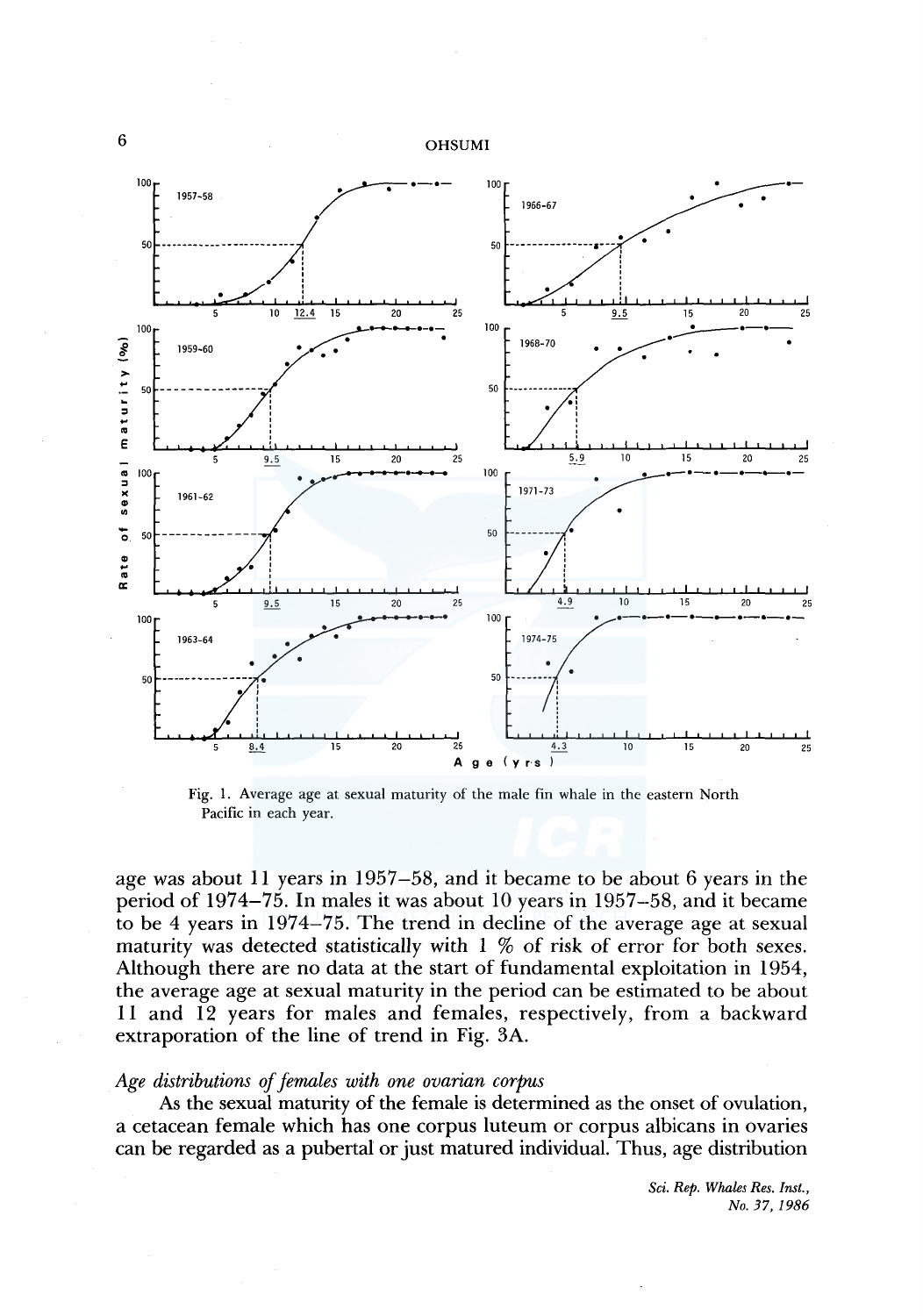

Fig. 2. Average age at sexual maturity of the female fin whale in the eastern North Pacific in each year.

of these animals will indicate the age at sexual maturity independently from the proportions of sexually mature individuals, although the former method will give higher figure, because it includes all females between the first and the second ovulation. On the other hand, it is difficult in the case of males to identify the similar stage to one ovarian corpus like females by means of testis weight, because there is large individual variation in the weight of testis at sexual maturity, so that it is impossible to apply this kind of method for males.

Fig. 4 shows age distributions of females with one ovarian corpus in each period of exploitation. The age showed a normal distribution in the earlier period of exploitation. The attainment of this stage started from 8-9 years of age, and finished by about 20 years of age in the same period. Then, the starting age gradually moved to younger ages, and it became to be about 4 years in the latest period of exploitation. However, the finishing age of this stage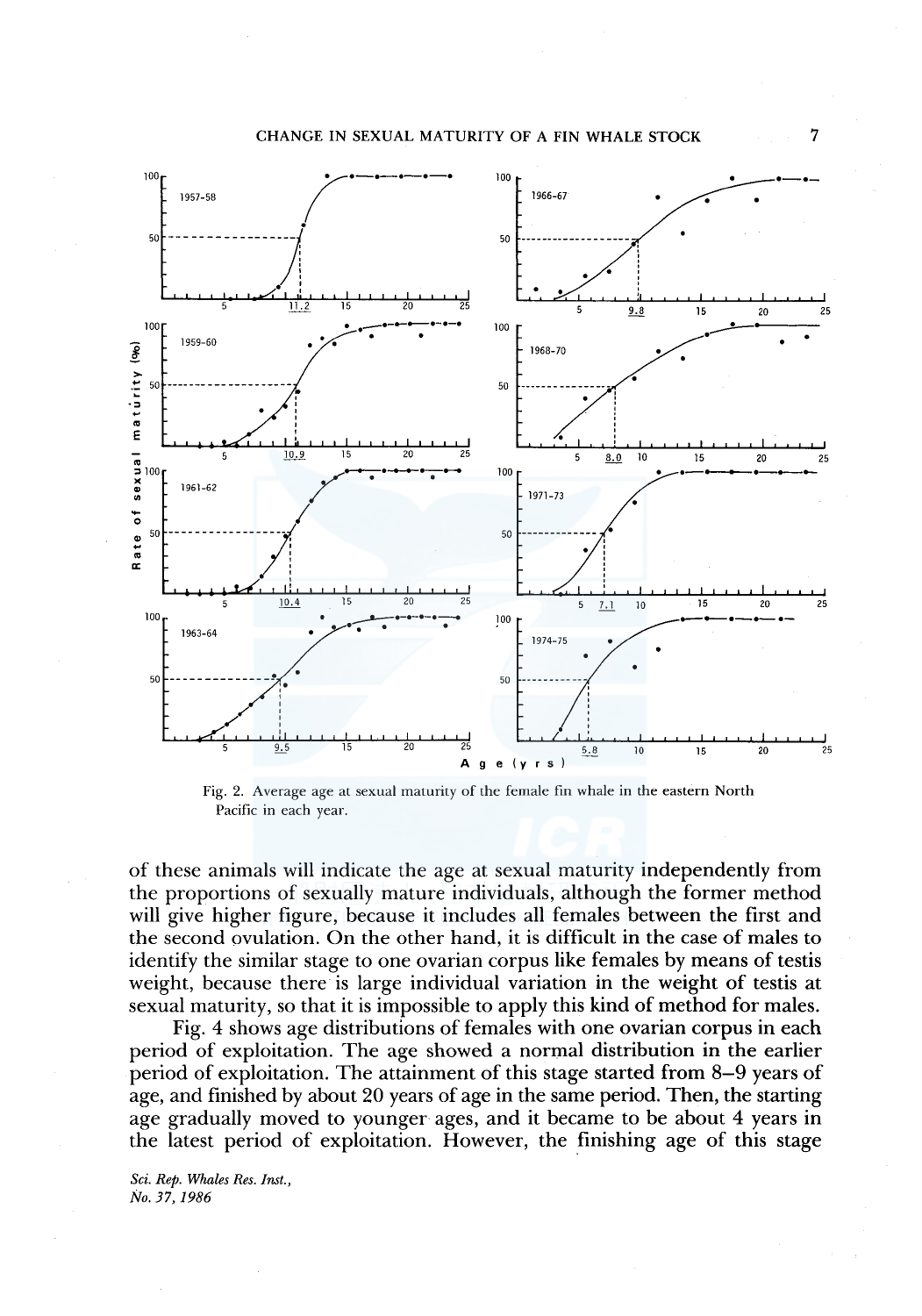

Fig. 3. Yearly change in average age and body length at sexual maturity of the fin whale in the eastern North Pacific. Open circle and broken line: Females, Closed circle and solid line: Males, Cross and chain line: Females which have one corpus luteum or corpus albicans in the ovaries.

remained at almost the same age till the middle period of exploitation, and then it rapidly moved to younger ages in the late stage of exploitation. The range of distribution was relatively narrow in the early period of exploitation, and it became gradually wider to the end of middle period of exploitation. Finally it became again narrow in the latest period. The distribution pattern became gradually skewed to younger side, and the average age of the distributions moved gradually to younger ages accompanying with the exploitation. These phenomena are almost the same as those of the proportion of sexual mature whales as examined in the previous section.

The average age at sexual maturity in each period of exploitation thus obtained in Fig. 4 was plotted on Fig. 3A as same as those in the previous section.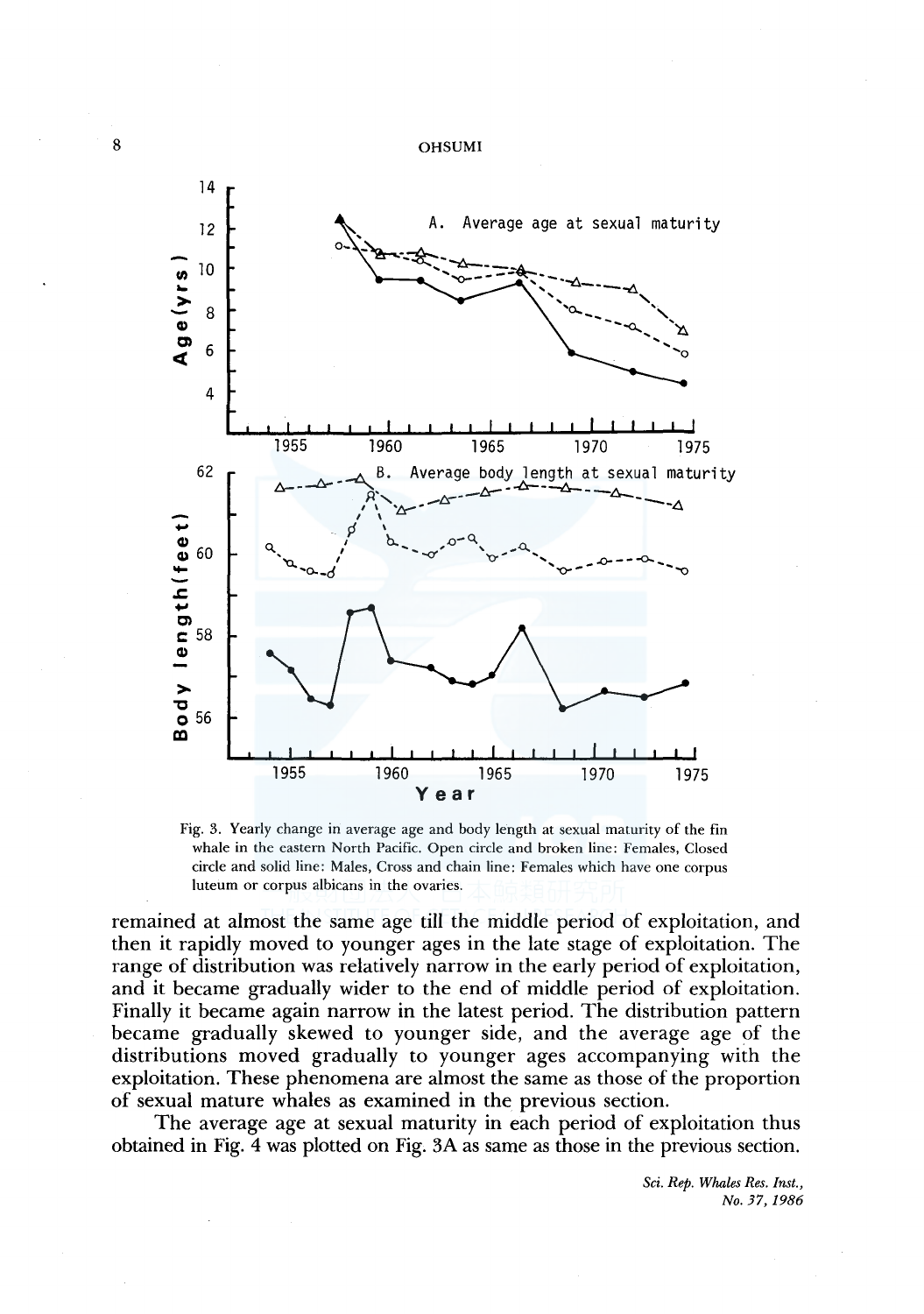

Fig. 4. Age distribution of female fin whales which had one corpus luteum or albicans in the ovaries.

Clear trend in decline in the average ages of females with one ovarian corpus was observed, and it was statistically significant within 1 % of risk of error. The line of average ages runs parallel with that of average ages of females of 50 % sexual maturity, and the former is about 0.5-1 year older than the latter. This means that the average age of females with one ovarian corpus is about 0.5-1 year older than the age at sexual maturity.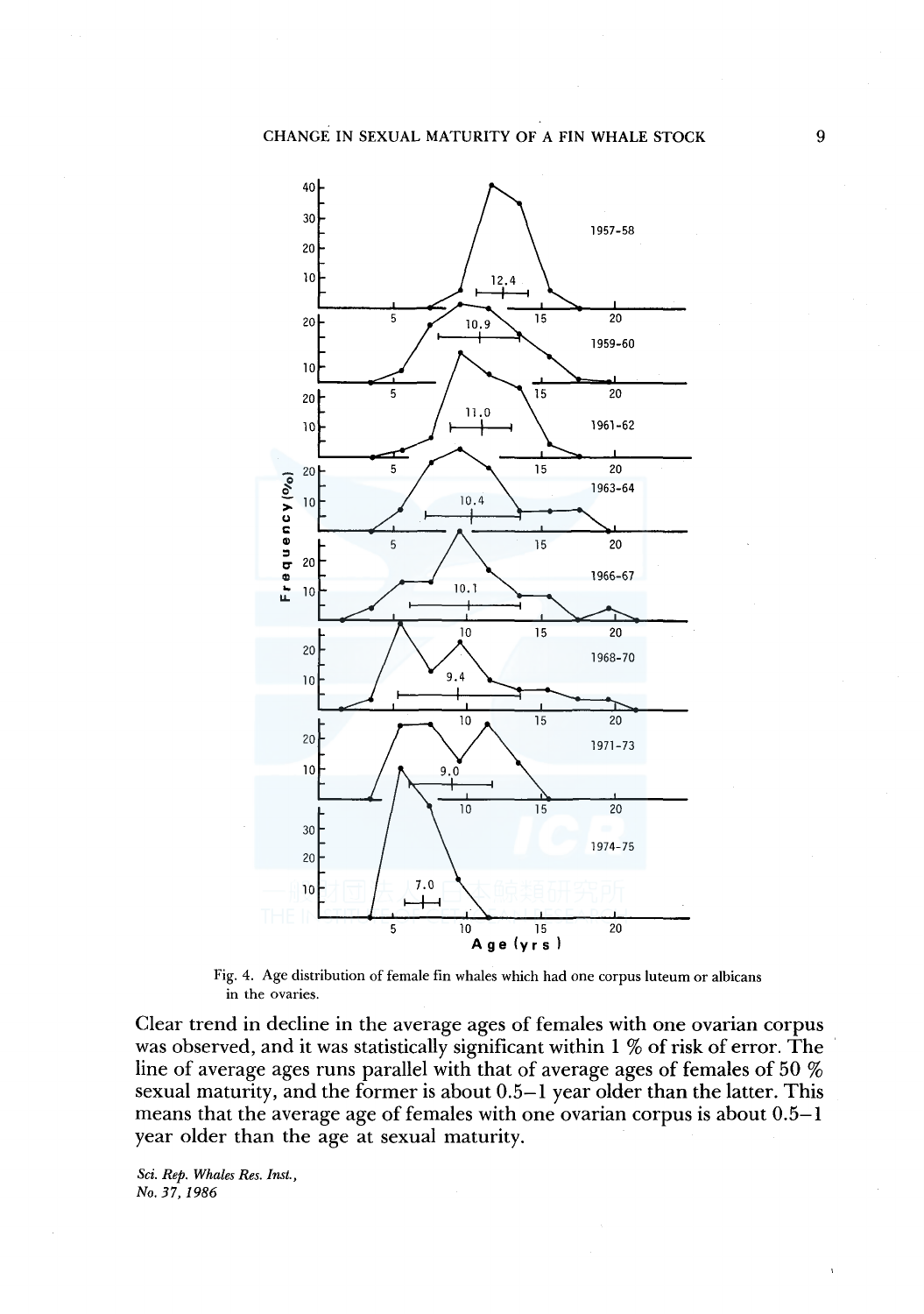From these two independent examinations it can be concluded that the trend in decline of age at sexual maturity was proved for the fin whale stock in the eastern North Pacific.

#### *Proportion of sexually mature individuals in each body length*

Size distributions of sexually immature and mature whales were tabulated by sex and by year, and proportions of mature whales in each body length classes were calculated and plotted in Figs 5 and 6 for males and females, respectively. Then, a curve of change in the proportion was drawn by eye on each figure, and the body length at 50 % level of sexual maturity was determined as the average body length at sexual maturity.

Patterns of the curves are almost sigmoidal and similar each other throughout the whole periods of exploitation in both males and females. Males began to be mature from 55-56 feet, and finished maturation by 60-62 feet in body length. As the legal size limit of the North Pacific fin whale maintained at 55 feet for the pelagic whaling throughout the whale periods, this factor will not affect this analysis. The average body lengths of males during the whole periods ranged between 56.2 to 58.2 feet with the average of 57 .2 feet (17.4 m). Females began to be mature from 56-57 feet in body length, and most females attained sexual maturity by 63-64 feet. The average body lengths ranged from 59.5 to 61.5 feet throughout the periods of exploitation with the average of 60.1 feet (18.3 m).

Fig. 3B shows yearly change in the average body length at sexual maturity of both sexes. Although some declining trends seem to be seen for both sexes, the trends were not detected statistically within 5 % of risk of error. Therefore, it can be estimated that the body length at sexual maturity was constant throughout the whole periods of exploitation, in spite of the existence of a feature that the age at sexual maturity moved to younger age during the periods.

#### *Size distributions of females with one ovarian corpus*

Fig. 7 shows size distributions of females with one ovarian corpus during periods from 1954 to 1975. The smallest body length of these females was 55 feet, and the largest was 69 feet. The distribution patterns of the frequency were almost normal through the all periods, and modes ranged between 60 and 62 feet. All the average body lengths were in a range between 61. l and 61. 9 feet with the average of 61.5 feet (18.6 m). This average figure was 0.9 feet (0.3 m) larger than the average of the average body lengths of females at 50  $\%$ maturity as examined in the previous section. This feature coincides with the fact that the mean age of females with one ovarian corpus was higher than that of 50 % maturity. Furthermore, the values of standard deviation were almost the same (1.8-2.7 feet) during all periods.

The average body length in each period was plotted in Fig. 3B to examine the trend in the average body length of females with one ovarian corpus. It was found that there was no trend in change in these values within  $1\ \%$  of risk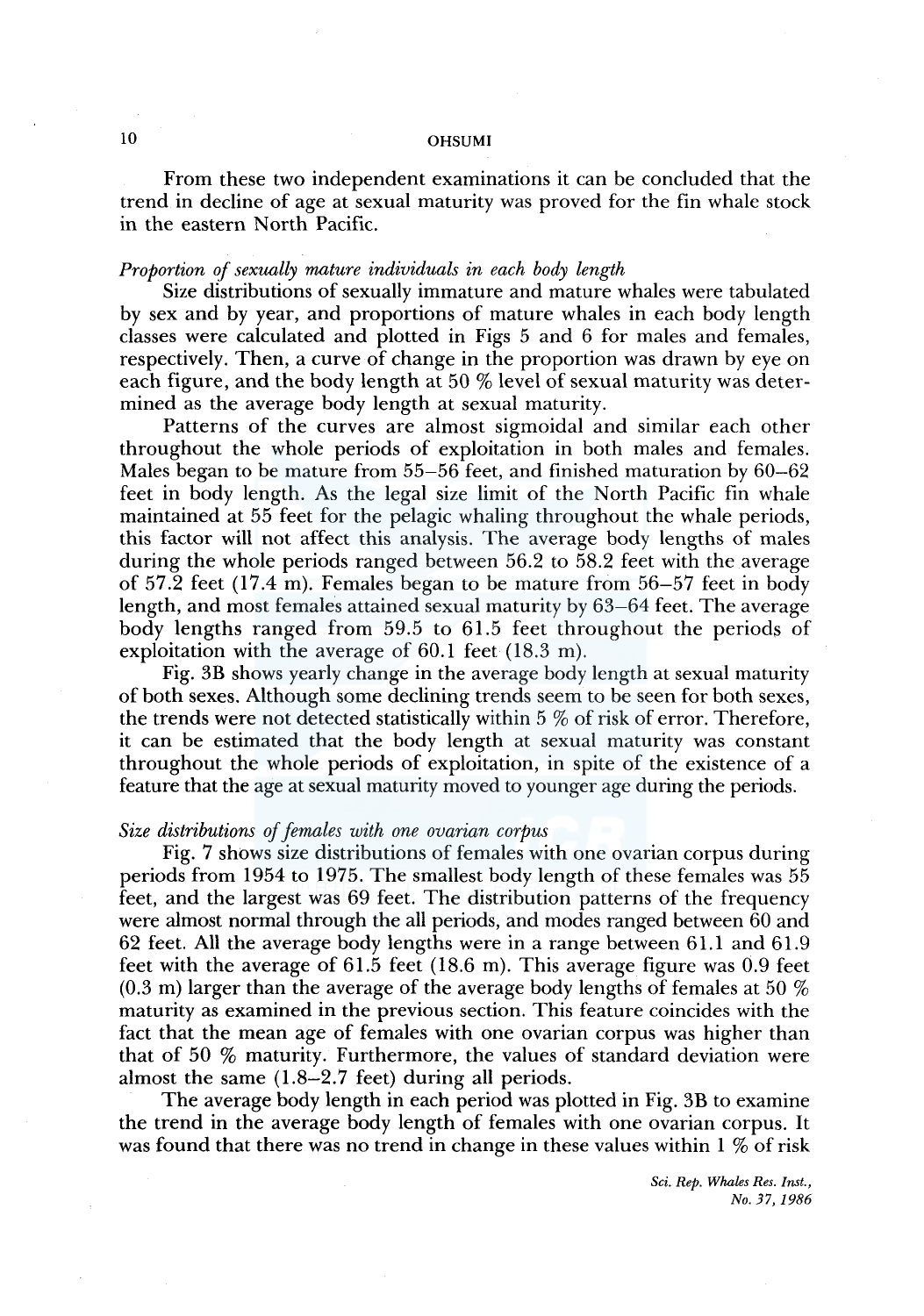CHANGE IN SEXUAL MATURITY OF A FIN WHALE STOCK



Sci. Rep. Whales Res. Inst.,<br>No. 37, 1986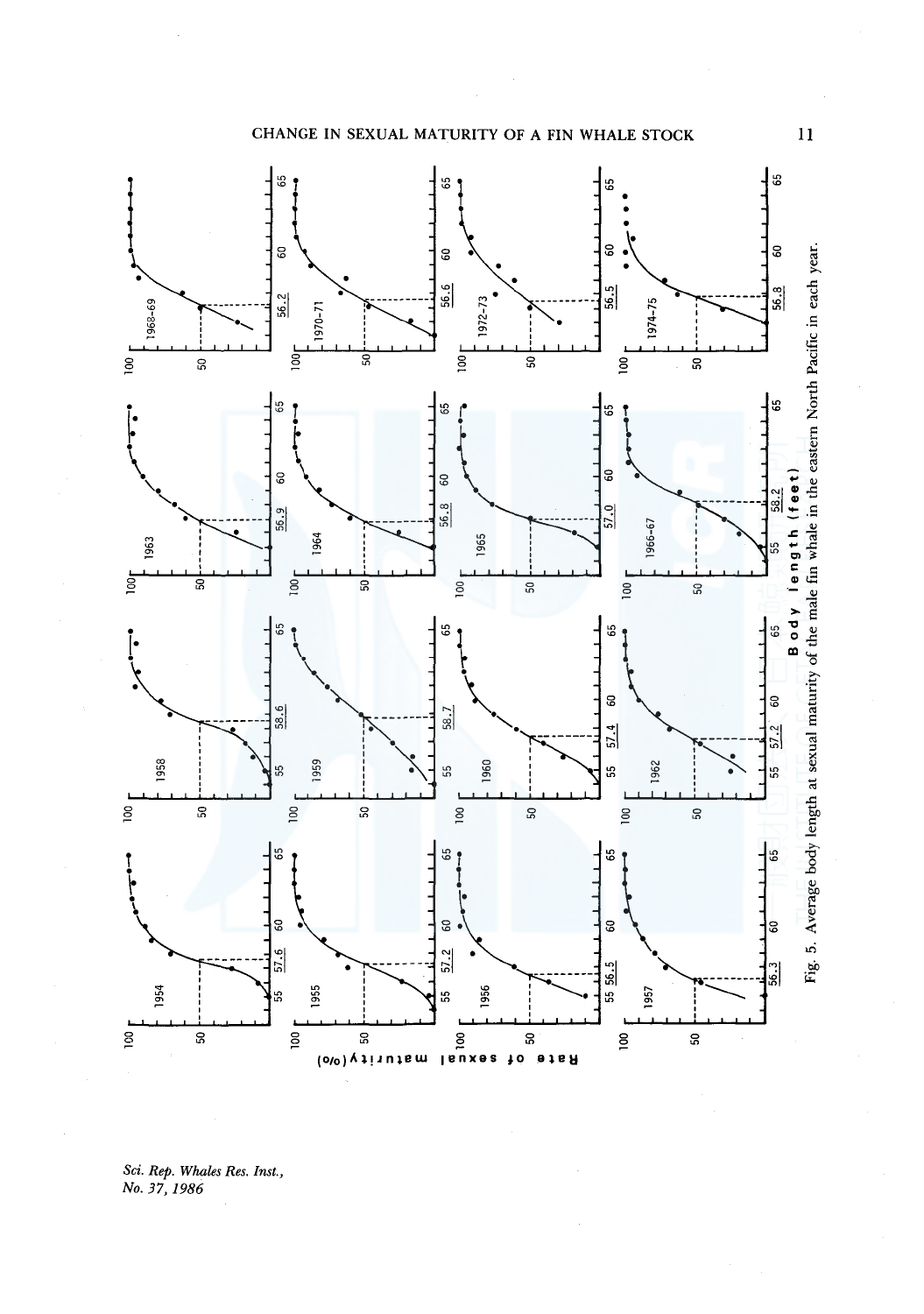

Sci. Rep. Whales Res. Inst.,<br>No. 37, 1986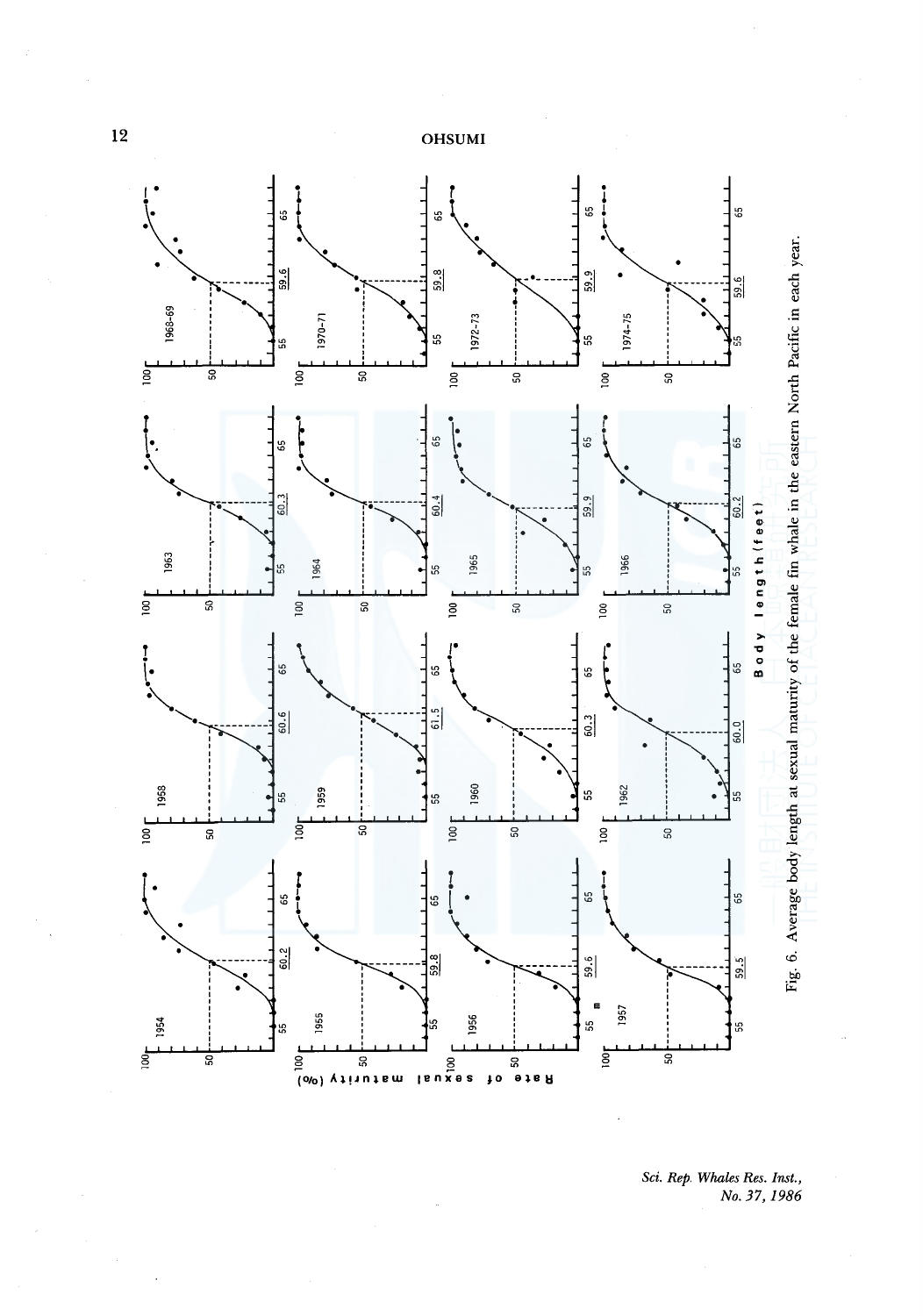



Sci. Rep. Whales Res. Inst.,<br>No. 37, 1986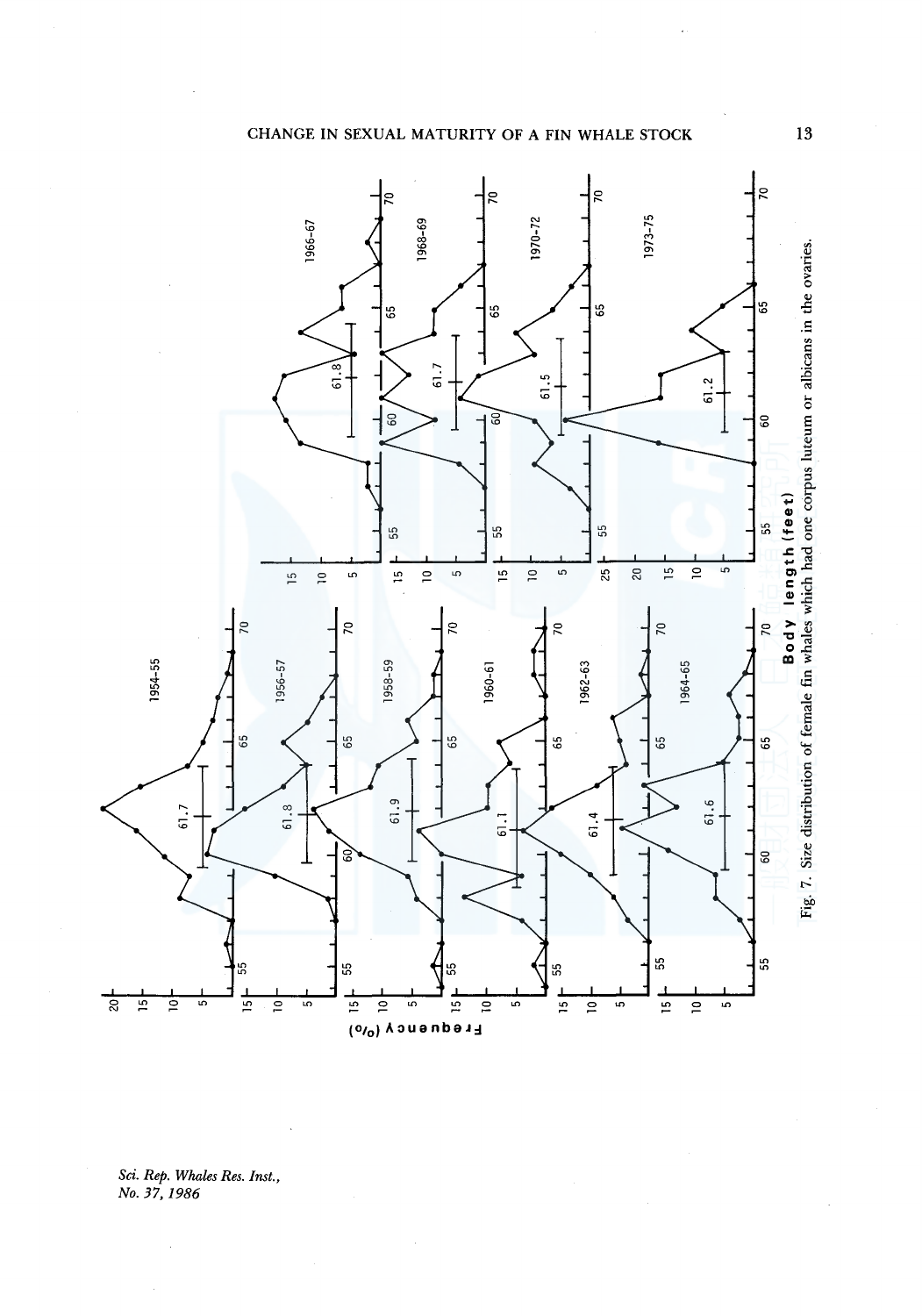of error, and the line was almost parallel to those of body length of females of 50 % maturity. Thus, this is the evidence that the body length at sexual maturity was constant even in the condition showing the age at sexual maturity declined.

#### DISCUSSION

This study provided an evidence of yearly change in the age at sexual maturity in a baleen whale stock independently from the use of transition phase in ear plugs. In other word, this supports the reality of similar phenomenon on the age at sexual maturity as examined by means of transition phase, and proves the reasonability of the transition phase as a mark of the sexual maturity as proposed by Lockyer (1972).

It was found from Figs 1 and 2 that the youngest limit of age of mature whales changed rapidly to younger ages from early period of exploitation, but the oldest limit of age at sexual maturity remained unchanged for relatively long periods of exploitation. The similar phenomenon was also observed in the age distribution of females with one ovarian corpus. Fig. 8 shows a schema to illustrate the changing pattern of proportions of sexually mature individuals at different ages during the periods of exploitation as observed in this examination. A similar pattern of age at sexual maturity was observed between African elephants populations in different environment (Laws, Parker and Johnstone, 1975). These phenomena indicate that the change in the habitat of an animal stock affects on the growth and maturity of younger animals more strongly than the older animals. Thus, younger animals attain sexual maturity rapidly, when their habitat has become better than the past. On the other hand, the older animals which had spent their young stage in the past inferior environment remained in the immature stage even in the improved habitat changed.

The analyses of age at sexual maturity were made in this paper based on years when animals were caught. If the same analyses are carried out based on year classes as examined by Kato (1983) for the Antarctic minke whales, clearer result than this paper will be obtained, considering the above possibility. Further studies will be needed on this matter.

An evidence was provided in this study that the average body lengths at sexual maturity kept almost the same size during whole periods of exploitation, in spite of the condition that the average age at sexual maturity decreased significantly in the periods. Lockyer ( 1972) reported the same phenomenon on the Southern Hemisphere fin whale, but she reached to this result by review of several papers which described on the body lengths at sexual maturity from various regions. The present paper examined this matter by use of the same series of data collected from the same stock. In this sense, this paper will provide the first evidence on this feature in the cetaceans.

Although the average age and body length of females with one ovarian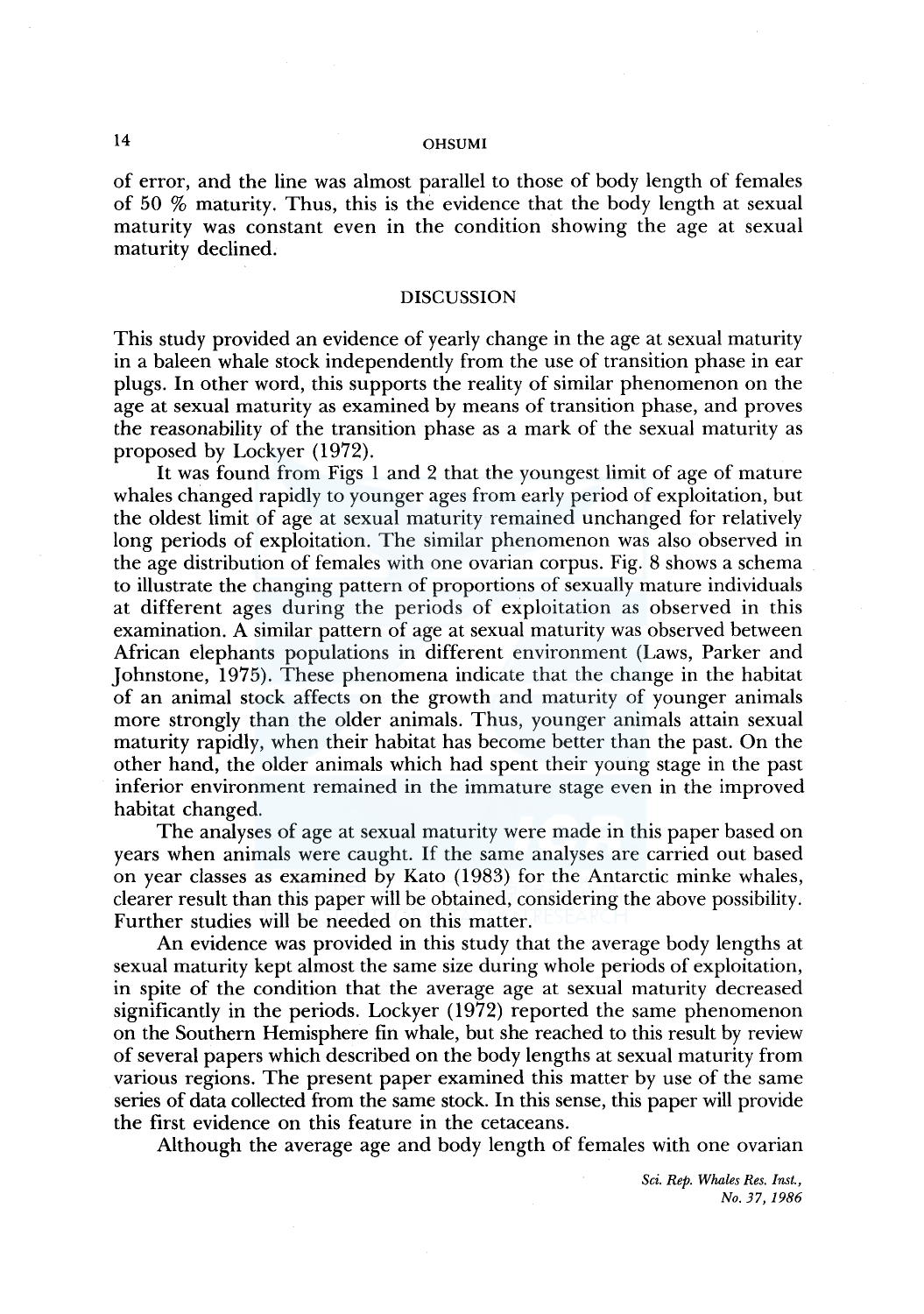

Fig. 8. Schematic figure to represent the change in pattern of proportions of sexually mature whales in each age accompanied with the change in environment of a whale stock. The approximate correspondence to actual seasons is, A: 1957-58, B: 1959-60, C: 1966-70, D: 1971-73

corpus were regarded as one of the indicators of those at sexual maturity, it was found in this paper that they were larger than those of 50 % sexual maturity. The differences were 0.5-1 year and 0.9 feet for age and body length, respectively. The age and body length of 50 % maturity is regarded as the mean value at the instance of sexual maturity, whereas females with one ovarian corpus have been already matured before their catch, so that it will be natural to reach the above result. Anyway, we must recognize that the results of both approaches are somewhat different, but the application of both of these independent methods will be useful to confirm the results of analyses.

The change in age at sexual maturity and no change in body length at the same developmental stage mean that the growth pattern of this whale stock changed during the periods of exploitation, and the whales of this stock grew faster accompanying with the decrease of population level. Furthermore, a whale stock has its fixed body length at sexual maturity, and when an individual which grows fast attains the fixed size of body, it becomes sexually mature, even if it is still young. Contrary to it, an old individual does not attain sexual maturity, unless it grows to the fixed body length.

The fin whale stock dealt in this study decreased its population level rapidly during 22 years from 26 to 10 thousands (Chapman, 1976). Blue, humpback and sei whale stocks which have similar feeding behavior to the fin